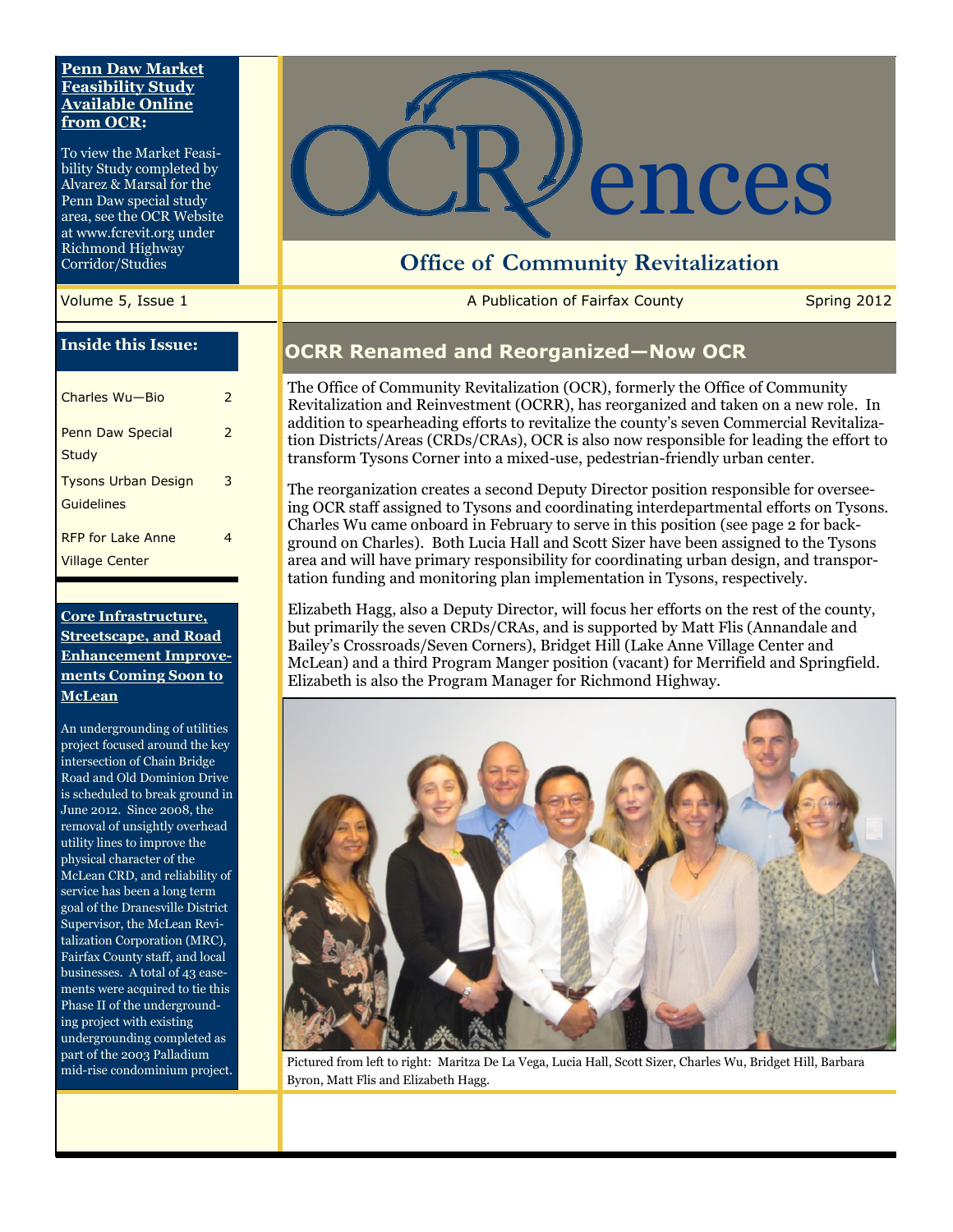## **Charles K. Wu, New Deputy Director for Tysons — Up Close and Personal**

Charles K. Wu brings his talents and sunny disposition from West Palm Beach, county seat for Palm Beach County, South Florida. He worked in West Palm Beach for 18 years, the last five as the City Planning Director, and for five years as Growth Management Administrator for the City of Palm Beach Gardens. In those capacities, he was involved in a number of mixed-use developments, most notably CityPlace and the West Palm Beach Convention Center; projects that were pivotal in the downtown's revitalization. Under his guidance, the Downtown West Palm Beach mixed use regulations received a state-wide award from the Florida Planning Association for dealing with sustainable community and redevelopment. He has dual Masters' degrees from the University of Michigan in Architecture and in Urban Planning. He is excited to be part of the talented, dedicated and visionary team at Fairfax County that is committed to implementing the nationally award-winning Tysons Corner Urban Center. He is fulfilling his dream job of being part of a grand effort to retrofit an existing suburban center into a mixeduse urban one.

Unique for a city planner, Charles is one of two certified planners from Florida who is certified by the Florida Supreme Court as both a County Court and a Civil Circuit Court mediator. He plans to take advantage of these skills to help foster solutions to the complex challenges facing Tysons Corner. He is thrilled to be in the middle of all the excitement that accompanies the pending completion of the four Metro stations at Tysons Corner, and the possible mixed-use developments that will follow. He is also trained in xeriscape, landscape techniques that reduce water consumption, and Crime Prevention Through Environmental Design, a multi-disciplinary approach to deter crime through appropriate site planning.

Charles claims to be an inspiring chef and constantly tinkers with recipes, in a good way. He makes a mean rum cake, so it is helpful to be on his good side. He was born in Trinidad, and his family moved to Taiwan when he was 12. He was trained as an architect, and came to the United States for graduate school. When he was in the doctorate program, he took his first professional job as an entry level planner for West Palm Beach, thus leaving academia, and the rest, as they say, is history. The rich cultural and ethnic diversity here will suit him well in adjusting to Fairfax County. He likes to travel when he can, visiting foreign lands and making new friends from different cultures. He is still working on a long term goal of reading a book a month for personal and professional enrichment. So share with him the title of a good book or movie when you can.

# **Penn Daw Special Study Recommendations to be Considered by Supervisors**

On May 11, 2010, the Board of Supervisors authorized a Special Study for a portion of the Penn Daw Community Business Center, and later (November 16, 2010) expanded the study area to 17.23 acres for a more holistic view of the area. This authorization increased the maximum intensity to be considered to 2.0 FAR. A Task Force, representing both Lee and Mount Vernon Districts, was formed to assist in developing the vision for the area. Over a period of approximately 14 months, the Task Force deliberated on various options. Property owners and developers were involved throughout the process.



On June 15, 2011, a rezoning application by Insight Property Group, LLC was accepted for the 3.38 acre Spicer property in the study area. The rezoning application proposes to build 245 units of mid-rise housing and provide for physical enhancements to the adjacent retail property located on School Street.

OCR was part of the staff team that worked with the Task Force and used its real estate consultant, Alvarez and Marsal, to assess the market feasibility of the various task force options. While a consensus was not reached by the Task Force, a redevelopment option for a mix of predominately residential and ground floor retail was proposed. The Lee Land Use Committee considered staff's recommendation and recommended approved on March 19, 2012, followed by the Planning Commission, who recommended approval on March 21, 2012. The Board of Supervisors will consider the Plan amendment at its April 10, 2012 Public Hearing. To view the staff report, go to: http://www.fairfaxcounty.gov/dpz/penndaw/penn\_daw\_ss.htm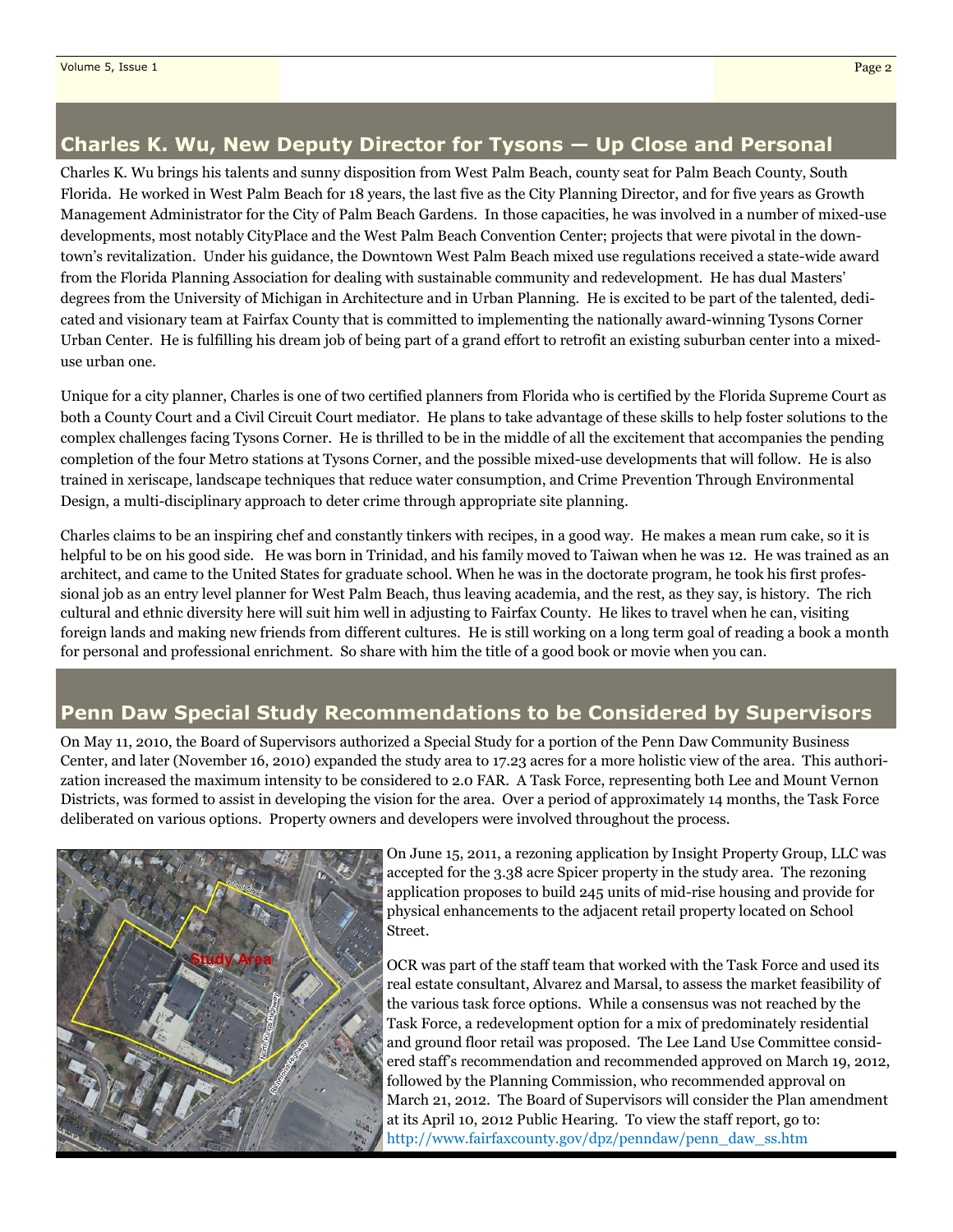## **Tysons Corner Urban Design Guidelines Endorsed by Board of Supervisors**

The Board of Supervisors directed staff to develop Urban Design Guidelines for Tysons Corner as one of the Follow-on Motions following it's adoption of the Comprehensive Plan amendment for Tysons in June 2010. Design guidelines are a set of implementation tools that demonstrate how the urban design principles set forth in the Plan may be realized. OCR was responsible for preparing the Guidelines.

OCR coordinated a comprehensive inter-agency team to develop concepts, design details and material palettes for all aspects of urban design in Tysons. Participating in this collaboration were representatives from the Department of Public Works and Environmental Services (DPWES), Urban Forestry Management Division (UFMD), the Fairfax County Park Authority (FCPA), the Department of Planning and Zoning (DPZ) and Fairfax County Department of Transportation (FCDOT). This team approach to urban design resulted in coordinated design details and strategies. For example, OCR worked closely with UFMD to create new street tree planting details that will foster a robust urban tree canopy by creating a healthy environment for tree roots in areas where high volumes of pedestrian traffic are anticipated.

After a preliminary draft of the Guidelines was assembled, OCR brought together a volunteer group of local architects, landscape architects, urban planners, developers, and members of the Tysons Partnership to review and comment on the draft. This group, the Tysons Corner Urban Design Advisory Group, was instrumental in testing and challenging the concepts in the draft and in suggesting critical elements such as a conceptual Pedestrian Hierarchy Plan. OCR is grateful for the time and expertise shared by the Advisory Group. On January 24, 2012, the Board of Supervisors unanimously endorsed the Guidelines.





are currently in the rezoning process to use the Guidelines as a consistent set of design suggestions upon which to base the urban design framework for their neighborhoods. As the vision for Tysons is realized over time, OCR will work with the Tysons community to adapting the Guidelines, as needed, to changes in the sense of place, technology and innovation in design.

The Tysons Corner Urban Design Guidelines are available on the web at www.fairfaxcounty.gov/tysons/design.

The Guidelines provide design suggestions for pedestrian realm elements such as streetscape dimensions, street crossing design, paving materials, tree plant-

ing space details, energy efficient streetscape lighting, site furnishings and low impact design for stormwater elements in the streetscape. Additionally, the Guidelines offer diagrams and design suggestions for building design elements such as site design, building massing, articulation, and sustainable, environmentally friendly, and energy efficient design.

OCR is working with the Tysons Partnership and developers who

|                                                                                                                                                                                                                                                                 |   | 4.4 Parking Design                |
|-----------------------------------------------------------------------------------------------------------------------------------------------------------------------------------------------------------------------------------------------------------------|---|-----------------------------------|
| . First floor of parking garage is lined<br>with retail uses, and architectural<br>treatment is provided above (A). This<br>is appropriate for garages with only a<br>few levels facing secondary or tertiary<br>pedestrian corridors.                          | А | las dardia<br>Retai               |
| Parking garage on a Tertiary<br>Pedestrian Corridor is lined with two<br>story townhomes, and includes a<br>small front yard for landscaping and<br>additional screening (B). Architectural<br>treatment of the garage is provided<br>above the townhome liner. |   | <b><i><u>Passidential</u></i></b> |